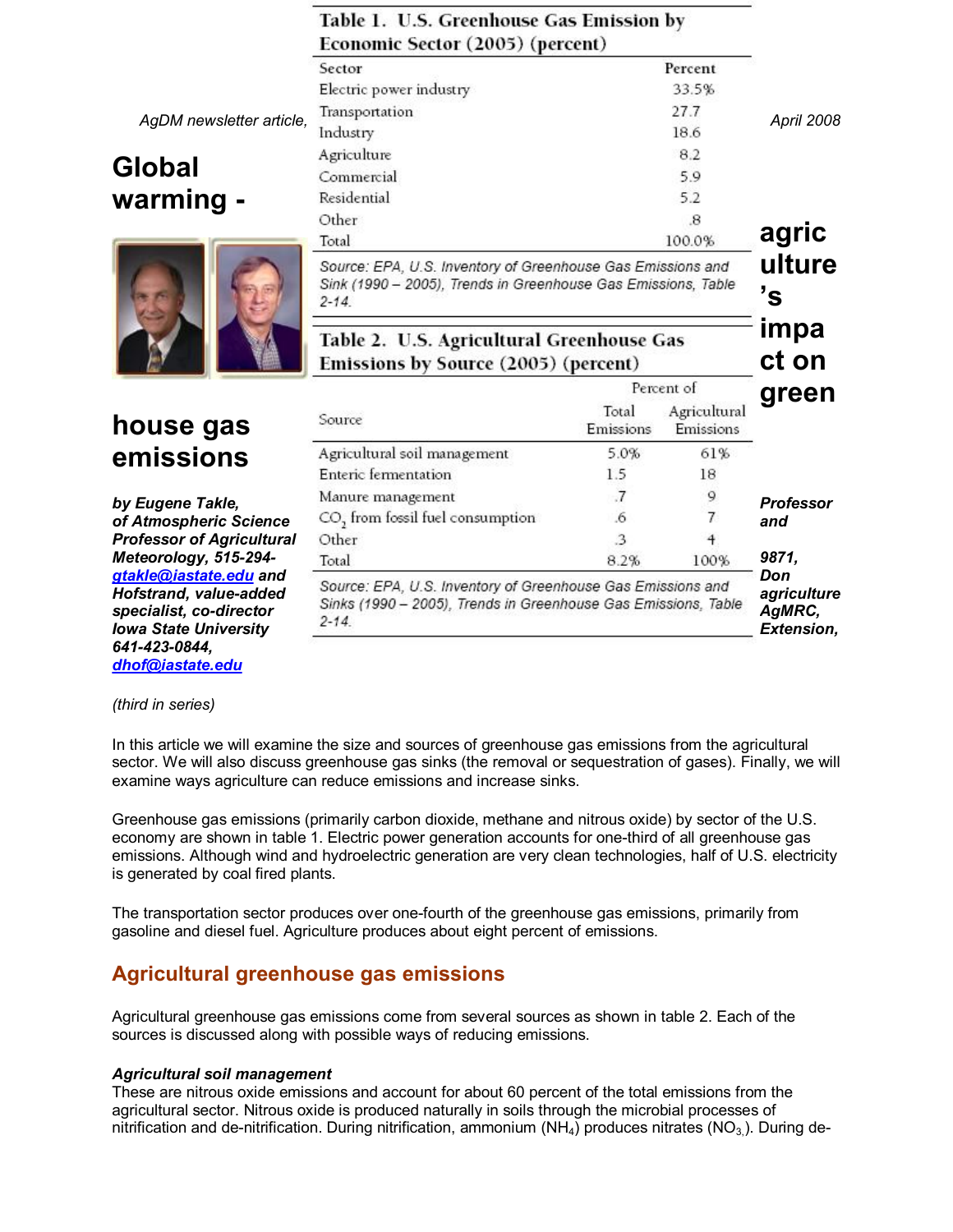nitrification, nitrates ( $NO<sub>3</sub>$ ) are reduced to nitrogen gas ( $N<sub>2</sub>$ ). An intermediate step in both of these processes is the creation of nitrous oxide  $(N_20)$ .

The large increase in the use of nitrogen fertilizer for the production of high nitrogen consuming crops like corn has increased the emissions of nitrous oxide. Although nitrogen fertilizer is essential for profitable crop production, the development of practices for more efficiently using nitrogen fertilizer has the potential to significantly reduce nitrous oxide emissions while also reducing production costs and mitigating the nitrogen contamination of surface and ground waters.

### *Enteric fermentation*

Methane is produced as part of the normal digestive processes in animals. During digestion, microbes in the animal's digestive system ferment feed. This process, called enteric fermentation, produces methane as a by-product which can be emitted by the exhaling and belching of the animal.

Because of their unique digestive system, ruminant animals (e.g. cattle) are the major emitters of methane. Beef cattle account for about 70 percent and dairy cattle for about 25 percent of these methane emissions. If beef and dairy cattle numbers increase, methane emissions will also increase.

Feed qualify and feed intake influence the level of methane emissions. In general, lower feed quality and higher feed intake lead to higher methane emissions.

## *Manure management*

Methane is produced by the anaerobic (without oxygen) decomposition of manure. When manure is handled as a solid or deposited naturally on grassland, it decomposes aerobically (with oxygen) and creates little methane emissions. However, manure stored as a liquid or slurry in lagoons, ponds, tanks or pits, decomposes anaerobically and creates methane emissions. Dairy cattle and swine produce about 85 percent of the methane emissions. Methane emissions will increase as the number of large scale livestock confinement systems increases.

Methane emissions can be reduced through the application of technologies designed to capture the methane and use it as an energy source. In addition to reducing methane emissions, methane capture will improve the profitability of the livestock operation by offsetting the need for fossil fuel energy from outside sources.

## *Carbon dioxide from fossil fuel consumption*

The use of fossil fuels in agricultural production accounts for eight percent of the emissions from agriculture. These emissions are primarily from combustion of gasoline and diesel fuel. Using renewable fuels can reduce the carbon dioxide emissions from agriculture production.

### *Other*

A variety of other sources produce greenhouse gas emissions. For example, most of the world's rice and all of U.S. rice is grown on flooded fields, which prevents atmospheric oxygen from entering soil. When rice is grown with no oxygen, the soil organic matter decomposes under anaerobic conditions and produces methane that escapes into the atmosphere.

# **Agricultural greenhouse gas sinks**

A sink is a reduction in atmospheric greenhouse gases by storing (sequestering) carbon in another form. A traditional carbon sink is underground coal and oil deposits where millions of year ago living plants (and other organisms) used atmospheric carbon to build the plant. When the plants died, instead of decomposing and releasing carbon back into the atmosphere, they were stored under high pressure and became oil and coal. When oil and coal are recovered and consumed, the sequestered carbon is emitted into the atmosphere as carbon dioxide.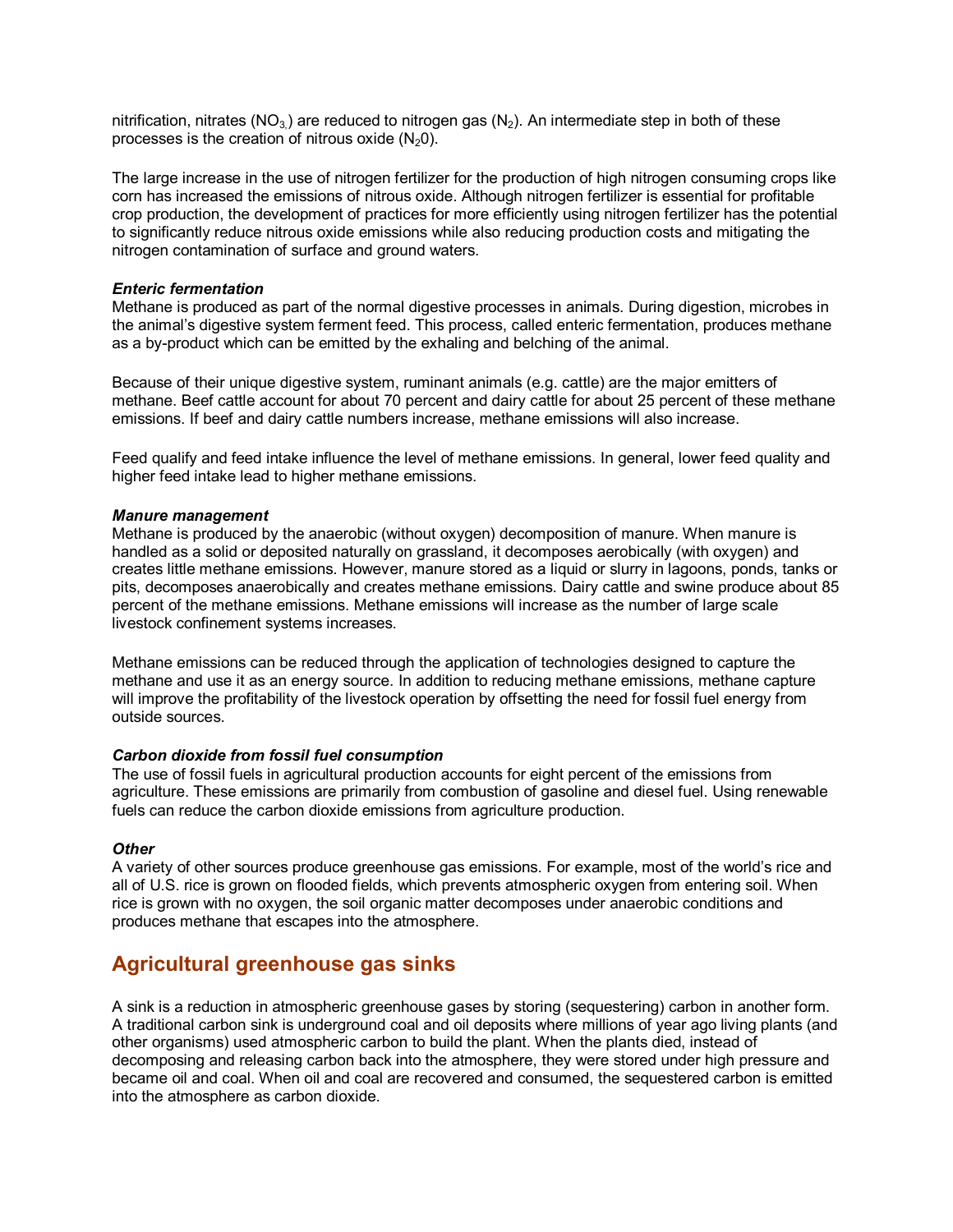# Table 3. Greenhouse Gas Sinks (2005) (percent of total emissions)

|                                  | Sink  |
|----------------------------------|-------|
| Forest management practices      | 9.6%  |
| CO, flux from agricultural soils |       |
| Other                            | 1.3   |
| Total                            | 11.4% |

Greenhouse gas sinks reduce annual greenhouse gas emissions by 11.4 percent. Ten percent of these offsets are due to forests and soils as shown in Table 3.

Source: EPA, U.S. Inventory of Greenhouse Gas Emissions and Sinks (1990 - 2005). Trends in Greenhouse Gas Emissions, Table 2-14.

### *Forest management practices*

Growing trees sequester large amounts of carbon dioxide from the atmosphere through photosynthesis. The carbon is used to

build the plant and the oxygen is released back into the atmosphere. An increase in biomass from the growth of forests (both above ground and below ground) provides a carbon sink. As long as the wood does not decompose or is not burned or otherwise destroyed, the carbon is maintained in the wood and the wood continues to be a carbon sink. Trees harvested for building materials maintain the carbon in the new structure (houses, etc.) for decades. Wood disposed of in a solid waste disposal site provides an almost permanent carbon sink. The growth of new trees planted on harvested areas sequesters additional carbon.

The carbon sink created by forests and forest products (9.6 percent) more than offsets the greenhouse gas emissions from agriculture (8.2 percent). Although most forested areas are not located in the Midwest, sinks do occur in Midwest agriculture. Agroforestry practices such as managed shelterbelts and forested riparian zones enhance carbon emission offsets and provide other wildlife and aesthetic benefits.

## *CO2 flux from agricultural soil*s

The soil is a great storehouse (sink) of carbon in the form of organic matter. Currently agriculture soils provide a small (.4%) positive flux (soil sequestration slightly exceeds soil emissions) of carbon dioxide.

Midwest topsoil was created by the decomposition of prairie grasses that grew on these soils. Over the centuries, carbon was stored (sequestered) in the soil. When the prairie was plowed, soil carbon oxidized and became atmospheric carbon dioxide. Tillage of the soil over the decades released more carbon than was added by crop residue and thereby reduced soil organic matter. However, equilibrium has been reached in most soils where the amount of carbon sequestration approximately equals the amount of carbon released. In individual situations, however, excessive tillage continues to release carbon and no till practices sequester carbon.

No-till farming practices provide a great potential for the future sequestration of atmospheric carbon and building soil organic matter while also minimizing soil erosion and reducing production costs. Carbon sequestration programs created by organizations such as the Iowa Farm Bureau provide the opportunity for farmers to transform the sequestered carbon into "carbon credits" that can be sold [\(AgDM Newsletter,](http://www.extension.iastate.edu/agdm/newsletters/nl2007/nlaug07.pdf) Aug. 2007). These programs provide a way for farmers to generate revenue while also reducing atmospheric carbon dioxide levels.

### *Other*

Other sinks include the planting of trees in urban areas and landfilled yard trimmings and food scraps.

# **Opportunities for Midwest agriculture**

If federal and state governments create incentives for lowering greenhouse gas emissions and expanding sinks, Midwest agriculture will be uniquely positioned to take advantage of these by:

- 1) Sequestering carbon in agricultural soils by reducing tillage,
- 2) Reducing nitrous oxide emissions through more efficient use of nitrogen fertilizer,

3) Developing viable technologies for creating ammonia (nitrogen fertilizer) from feedstocks other than natural gas.